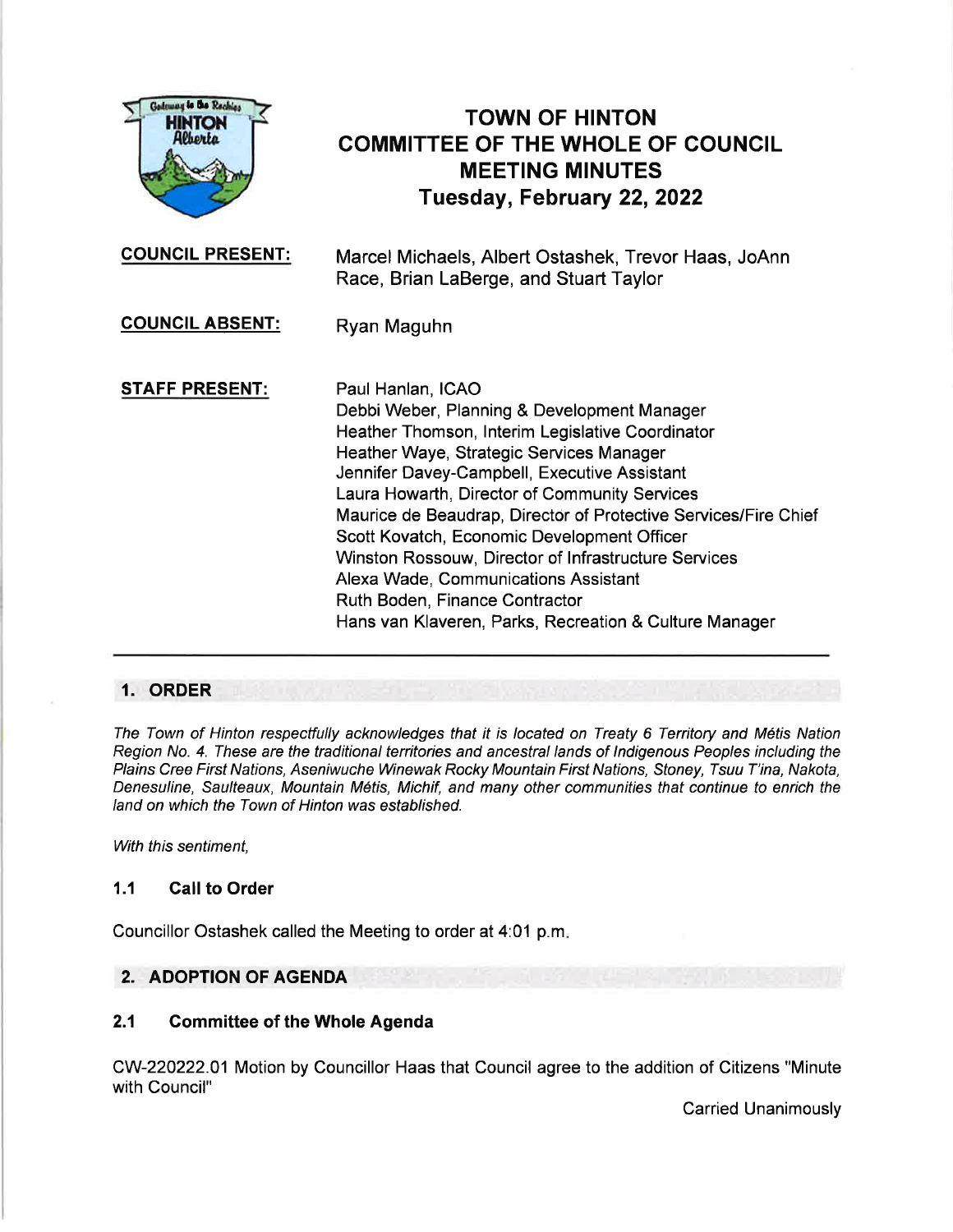CW-220222.02 Motion by Mayor Michaels that Council adopt the Agenda for February 22 as amended.

Carried Unanimously

## 3. GITIZENS "MINUTE WTH COUNCIL''

3.1 Mr Jan Vassbotn spoke against the removal of the Maxwell Lake Bridge at the Beaver Boardwalk.

## 4. DELEGATIONS AND PRESENTATIONS

#### 4.1 Maxwell Lake Bridge - Alice Paquet

Presentation on financing options for the Maxwell Bridge and Beaver Boardwalk restoration/replacement projects. Paquet will forward information to Councillors.

## 5. BOARDS AND COMMITTEES OF COUNCIL

## 5.1 No items

## 6. OLD BUSINESS

## 6.1 Alternatives for Log Benches and Structures MD-1686

CW-220222.03 Motion by Mayor Michaels that Committee accept the Alternatives for Log Benches and Structures report for information.

Carried Unanimously

# 6.2 Options for Duplicated Boardwalk and Trail Sections MD-2178

CW-220222.04 Motion by Mayor Michaels that Committee accept the Options for Duplicated Boardwalk and Trail Sections report for information.

Carried Unanimously

# 6.3 Maxwell Lake Bridge Rehabilitation - MD 2310

CW-220222.05 Motion by Councillor Taylor that Committee direct Administration to retender the Maxwell Lake Bridge Rehabilitation Project.

Carried Unanimously

CW-220222.06 Motion by Mayor Michaels that Committee direct Administration to split the tender for the Maxwell Lake Bridge Rehabilitation Project and post a tender for a minimum of four (4) weeks.

Carried Unanimously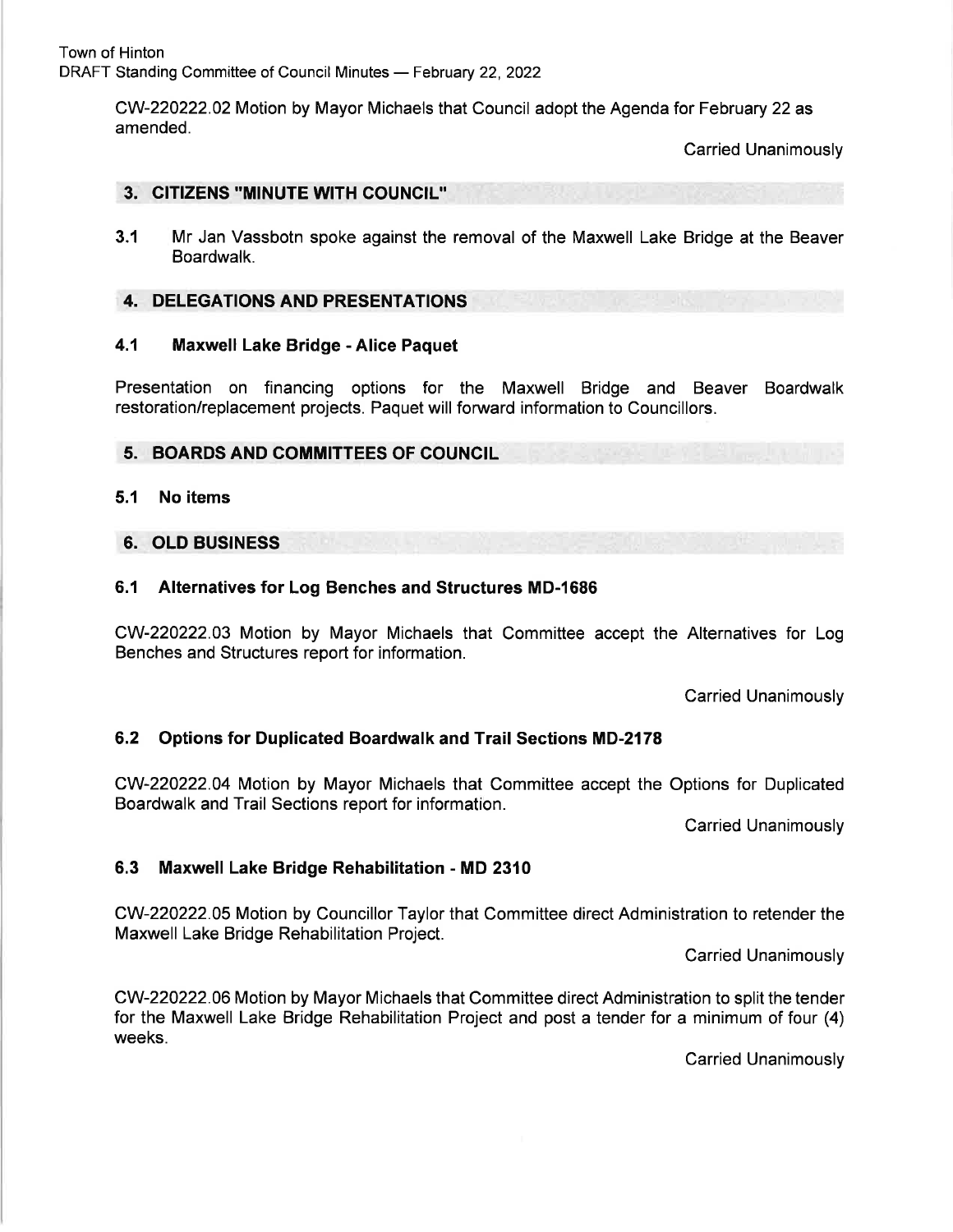# 6.4 Bylaw No. 1168 Lease Guarantee Hinton Golfing Society - MD 2439

CW-220222.07 Motion by Councillor Taylor that Committee direct Administration to bring Bylaw No. 1168 Lease Guarantee Hinton Golfing Society for First Reading to the Regular Meeting on March 1, 2022, as presented and further that Committee direct Administration to schedule a Public Hearing at the Regular Council Meeting on April 05,2022, in the Council Chambers to hear public comments on Bylaw No. 1168 Lease Guarantee Hinton Golfing Society.

Carried Unanimously

A short break was called at 6:07 p.m. and the Meeting resumed at 6:15 p.m

# 6.5 Hinton Golfing Society 2022 Proposed Operating Agreement

CW-220222.08 Motion by Councillor Taylor that Committee direct Administration to seek legal to add a general termination clause to the Hinton Golfing Society 2022 Proposed Operating Agreement at the sole direction of Council and providing adequate notice.

Carried Unanimously

CW-220222.09 Motion by Councillor LaBerge that Committee directAdministration to seek advice on appropriate insurance coverage and include such amount in the Agreement.

Carried Unanimously

CW-220222.10 Motion by Councillor Haas that Committee direct Administration to bring the Hinton Golfing Society 2022 Operating Agreement back to the March 15,2022, Regular Council Meeting for decision.

Carried Unanimously

# 6.6 2022 Operating Budget and 2023-2025 Plan Approval

CW-220222.11 Motion by Councillor Taylor that Committee direct Administration to reduce the Baseline Operational Budget by \$260,000.00 prior to Council's budget approval.

> Defeated For -Taylor, LaBerge Opposed -Michaels, Race, Ostashek, Haas

CW-220222.12 Motion by Councillor Race that Committee extends the Meeting past 8:00 p.m. Carried Unanimously

CW-220222.13 Motion by Councillor Taylor that Committee direct Administration to reduce Transfer to Reserves by \$260,000.00 and to apply these savings to a reduced 2022 tax rate.

Carried Unanimously

CW-220222.14 Motion by Councillor Taylor that Committee direct Administration to find \$260,000.00 of savings in 2022 through reductions to the Baseline Operational Budget and to bring a Report to Council by the end of the second quarter of 2022 without any service level impacts.

> Defeated For -Michaels, LaBerge, Taylor Opposed - Ostashek, Race, Haas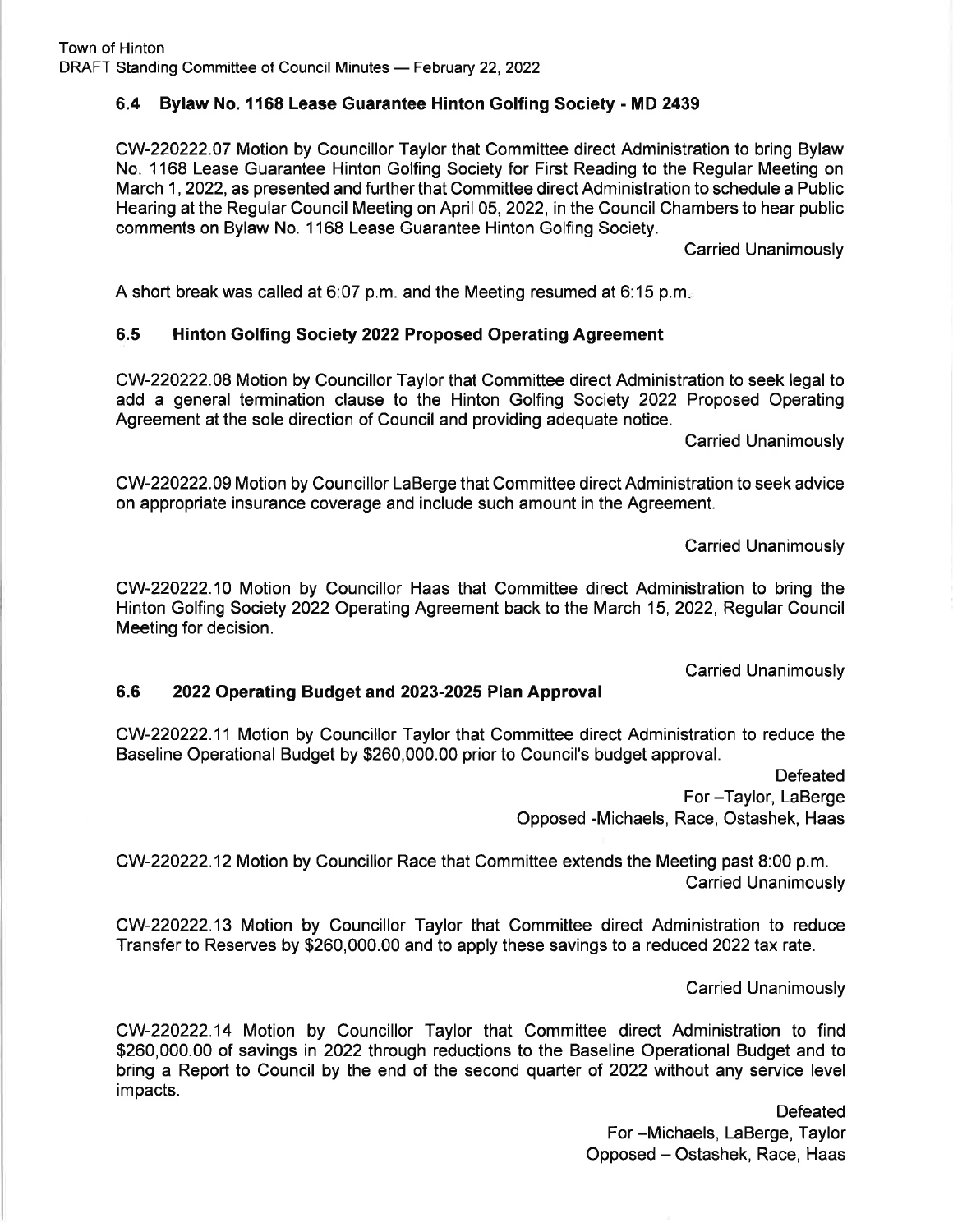Town of Hinton DRAFT Standing Committee of Council Minutes — February 22, 2022<br>.

> CW-220222.15 Motion by Councillor Haas that Council accept the 2022 Operating Budget and 2023-2025 Plan Approval Report for information and directs Administration to return the 2022 Operating Budget and 2023-2025 Operating Plan to the March 1, 2022, Meeting of Council for action.

> > Carried Unanimously

#### 7. DISCUSSION ITEMS

#### 7.1 No items

#### 8. GENERAL CORRESPONDENCE

#### 8.1 No items

9. REPORTING

## 9.1 Financial Report:

Year-to-Date Financial Statements and Capital Status Report as of December 31 ,2021

CW-220222.16 Motion by Mayor Michaels that Committee accept the 2021 Year-to-date Financial Statements and Capital Status Report as of December 31 ,2021, for information.

Carried Unanimously

#### 9.2 Gouncil

# Reporting

- o Council reported on Meetings and/or events they attended
- . Urgent Matters
	- o No urgent matters

#### 9.3 Ghief Administrative Officer

- . Status Report
	- o Nothing to report
- . CouncilAction Pending List
- . CouncilAction Complete List

CW-220222.17 Motion by Mayor Michaels that Committee agree to move MD 2191 revised date to June 30,2023.

Carried Unanimously

CW-220222.18 Motion by Mayor Michaels that Committee agree to move MD 2192 revised date to June 30,2023.

Carried Unanimously

## 9.4 Legislative Services Update

Heather Thomson provided a verbal update on current activities.

Executive Assistant Logistics lnformation Nothing to report 9.5